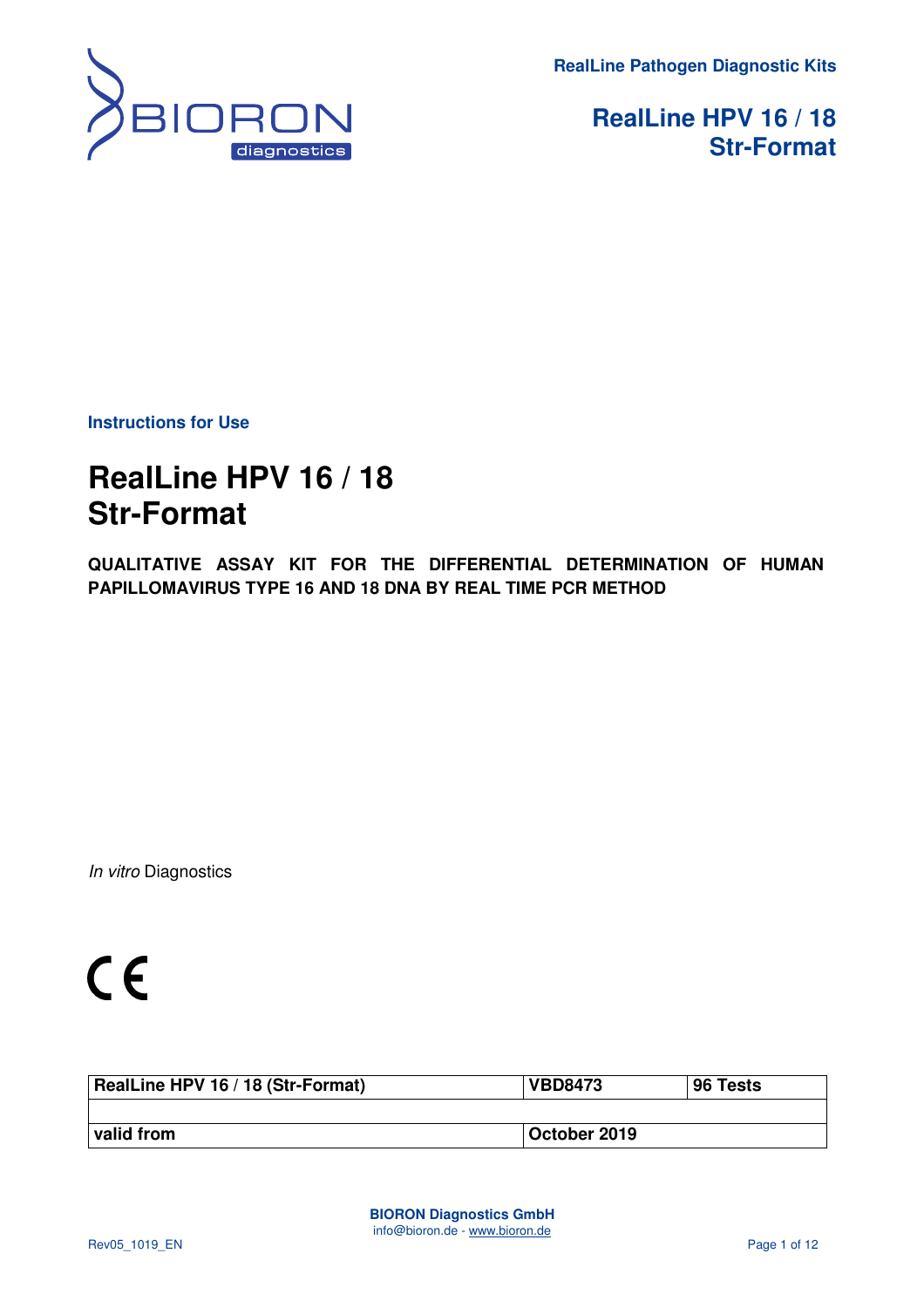### **Explanation of symbols used in labeling**

| <b>IVD</b> | In vitro diagnostic medical device    |  |
|------------|---------------------------------------|--|
| LOT        | Batch code                            |  |
| <b>REF</b> | Catalogue number                      |  |
|            | Contains sufficient for <n> tests</n> |  |
|            | Use-by-date                           |  |
|            | Temperature limit                     |  |
|            | Consult instructions for use          |  |
|            | Keep away from sunlight               |  |
|            | Manufacturer                          |  |



BIORON Diagnostics GmbH

 In den Rauhweiden 20 67354 Römerberg Germany

Phone +49 6232 298 44 0 Fax: +49 6232 298 44 29 info@bioron.de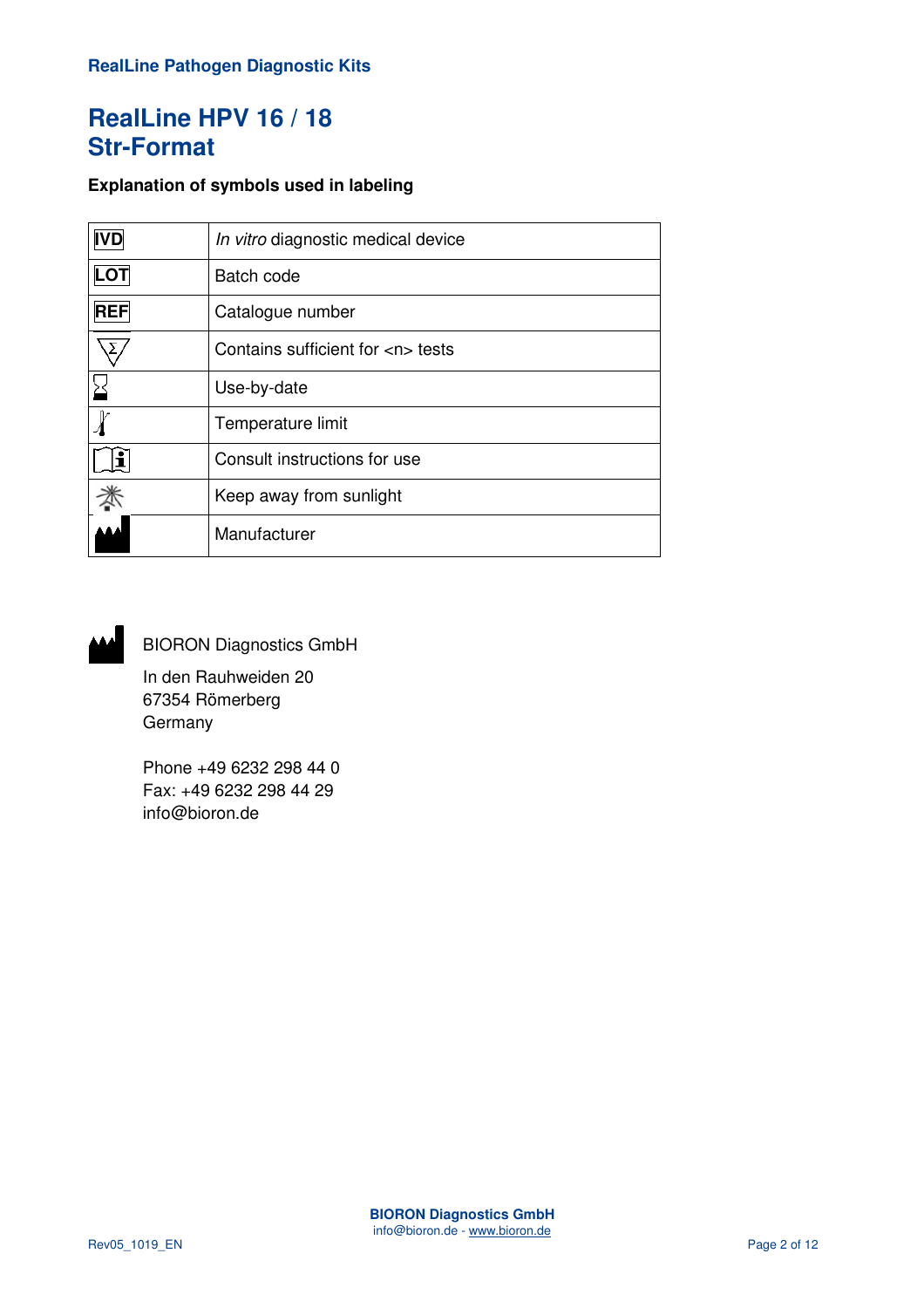### **Table of content:**

| $1_{-}$ | <b>INTENDED USE</b>                                           | 4  |
|---------|---------------------------------------------------------------|----|
|         | 2. KIT CONTENTS                                               | 5  |
| $3_{-}$ | <b>PRINCIPLE OF THE METHOD</b>                                | 5  |
|         | 4. SPECIFICATIONS                                             | 6  |
|         | 5. PRODUCT USE LIMITATIONS                                    |    |
| 6.      | <b>WARNING AND PRECAUTIONS</b>                                | 7  |
|         | 7. ADDITIONAL MATERIALS AND DEVICES REQUIRED BUT NOT SUPPLIED | 8  |
|         | 8. PREPARATION OF THE SPECIMEN                                | 8  |
| 9.      | <b>PROCEDURE</b>                                              | 9  |
|         | 10. DATA ANALYSIS AND INTERPRETATION                          | 10 |
|         | 11. STORAGE AND TRANSPORTATION                                | 11 |
|         | ANNEX I: SETTINGS FOR REALLINE CYCLER AND DT96:               | 11 |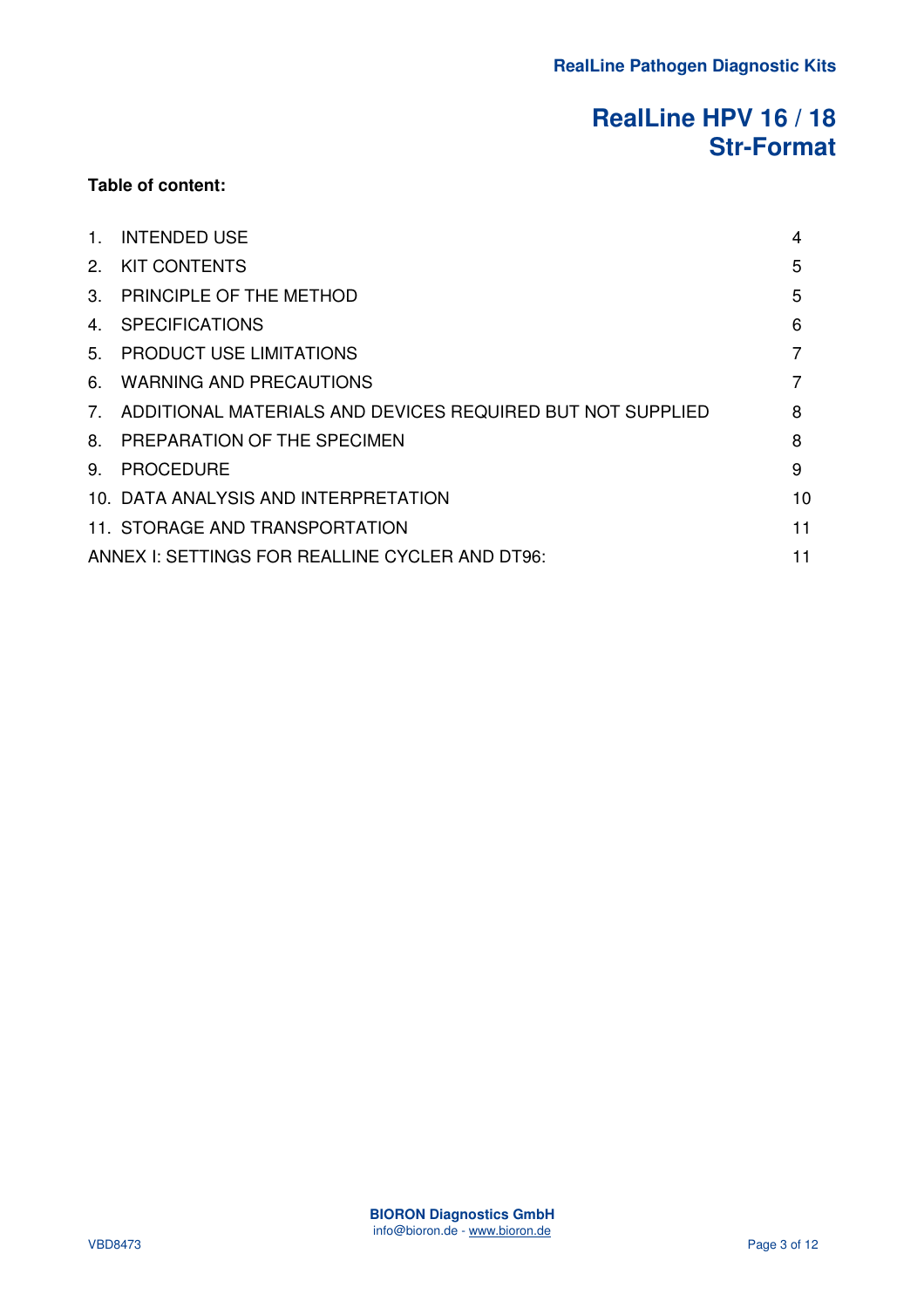**QUALITATIVE ASSAY KIT FOR THE DIFFERENTIAL DETERMINATION OF HUMAN PAPILLOMAVIRUS TYPE 16 AND 18 DNA BY REAL TIME PCR METHOD**  In vitro Diagnostics

### **1. INTENDED USE**

#### **Clinical information:**

Human Papilloma Viruses HPV are DNA-Viruses and more than 100 different types are known. While the majority of HPVs cause no symptoms, some can cause low severe symptoms like warts and a few are known to cause cancer. HPV types that are more likely to lead to the development of cancer are referred as high-risk types HPV. High-risk HPV-types are known to cause the vast majority of cervical cancers which cause death in women with an annual incidence of around half a million and a mortality of almost 50 %. HPV 16 and 18 types are the most prevalent high carcinogenic risk types.

**RealLine HPV 16 / 18 (Str-format)** assay kit is designed to detect DNA of human papillomavirus type 16 and 18 isolated from clinical specimens using the extraction kits:

**RealLine DNA-Express (REF VBC8899) RealLine DNA-Extraction 3 (REF VBC8889) RealLine Extraction 100 (REF VBC8896)**

**RealLine HPV 16 / 18** assay kit is intended for differential detection of DNA of human papillomavirus (HPV) types 16 and 18 DNA in clinical specimens (epithelial cell swabs) using the method of realtime polymerase chain reaction (PCR) with fluorescence detection of amplified product. The results of PCR analysis are taken into account in complex diagnostics of disease.

The **Str-Format Kit** contains 96 tubes (0.2 ml) with lyophilized Mastermix. 50 µl of extracted DNA have to be pipetted into the tube and the ready mastermix is diluted. The kit contains reagents required for 96 tests, including control samples and the positive control sample.

The kit is validated for use with: iQ™5 iCycler (Bio-Rad, USA, iQ™ iCycler, CFX™96 (Bio-Rad, USA), DT-96 (DNA-Technology, Russia) and RealLine Cycler (BIORON Diagnostics GmbH).

#### **The use of:**

- ! **Extraction Kits for nucleic acids from clinical specimen from other supplier**
- ! **other real-time PCR devices**
- ! **appropriate reaction volumes, other than 50 µl**

**has to be validated in the lab by the user. The special notes regarding the internal control IC have to be strongly followed.**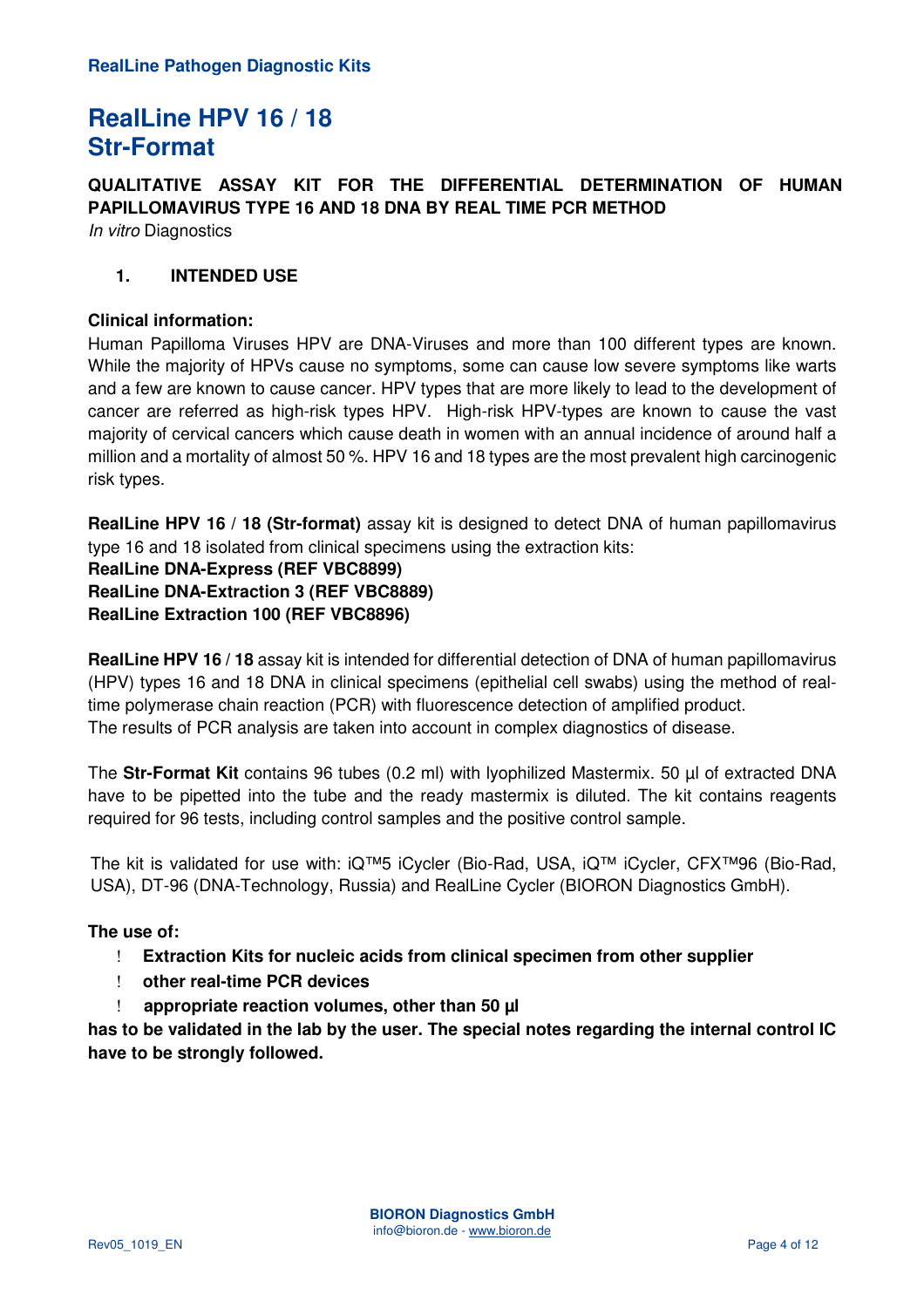### **2. KIT CONTENTS**

| Universal Positive Control Sample (PC) - | 1 vial, 1 ml       |
|------------------------------------------|--------------------|
| Ready Master Mix (RMM), lyophilized      | 96 test-tubes      |
| <b>Recovery Solution (RS)</b>            | 2 vials, 2 ml each |

### **3. PRINCIPLE OF THE METHOD**

The Real time PCR is based on the detection of the fluorescence, produced by a reporter molecule, which increases as the reaction proceeds. Reporter molecule is dual-labeled DNA-probe, which specifically binds to the target region of pathogen DNA. Fluorescent signal increases due to the fluorescent dye and quencher separating by Taq DNA-polymerase exonuclease activity during amplification. PCR process consists of repeated cycles: temperature denaturation of DNA, primer annealing and complementary chain synthesis.

Threshold cycle value –  $Ct$  – is the cycle number at which the fluorescence generated within a reaction crosses the fluorescence threshold, a fluorescent signal rises significantly above the background fluorescence. Ct depends on initial quantity of pathogen DNA template.

The use of **Internal Control (IC)** prevents generation of false negative results associated with possible loss of DNA template during specimen preparation. IC indicates if PCR inhibitors occur in the reaction mixture. IC template should be added in each single sample (including control samples) prior to DNA extraction procedure. The amplification and detection of IC does not influence the sensitivity or specificity of the target DNA PCR.

**Note:** IC is a component of the NA extraction kits of RealLine series. Internal Control is added to the sample during NA isolation step and is used throughout the whole process of NA extraction, amplification, detection.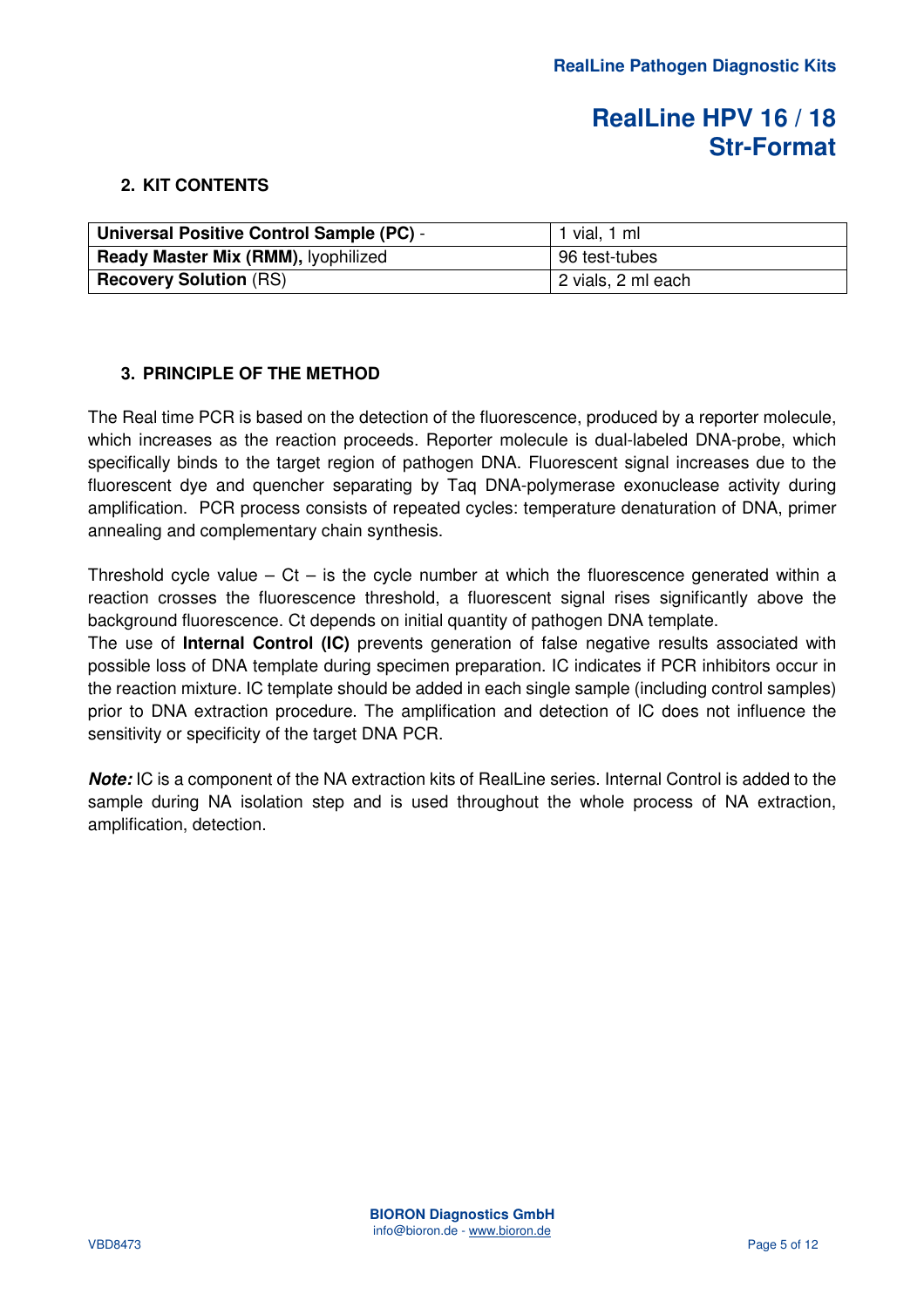### **4. SPECIFICATIONS**

**4.1. Sensitivity** of HPV 16 DNA detection is determined on five samples prepared from HPV 16 DNA Standard Reference Sample with HPV 16 DNA content 100 copies per sample - 100%.

**Sensitivity** of HPV 18 DNA detection is determined on five samples prepared from HPV 18 DNA Standard Reference Sample with HPV 18 DNA content 100 copies per sample - 100%.

**4.2. Specificity** of HPV 16 DNA detection is determined on five samples prepared from HPV 18 DNA Standard Reference Sample with HPV 18 DNA content 100 copies per sample - 100%.

**Specificity** of HPV 18 DNA detection is determined on five samples prepared from HPV 16 DNA Standard Reference Sample with HPV 16 DNA content 100 copies per sample - 100%.

- **4.3. Diagnostic sensitivity** of detection of DNA of human papillomavirus types 16 and 18: clinical trials conducted on 92 positive samples showed 100% sensitivity (interval 96.8% -100%, with a confidence level of 90%).
- **4.4. Diagnostic specificity** of detection of DNA of human papillomavirus types 16 and 18: clinical trials conducted on 94 negative samples showed 100% specificity (interval 96.9% -100%, with a confidence level of 90%).

Analysis of similar samples by CE-marked reference kit confirms the results obtained in all cases.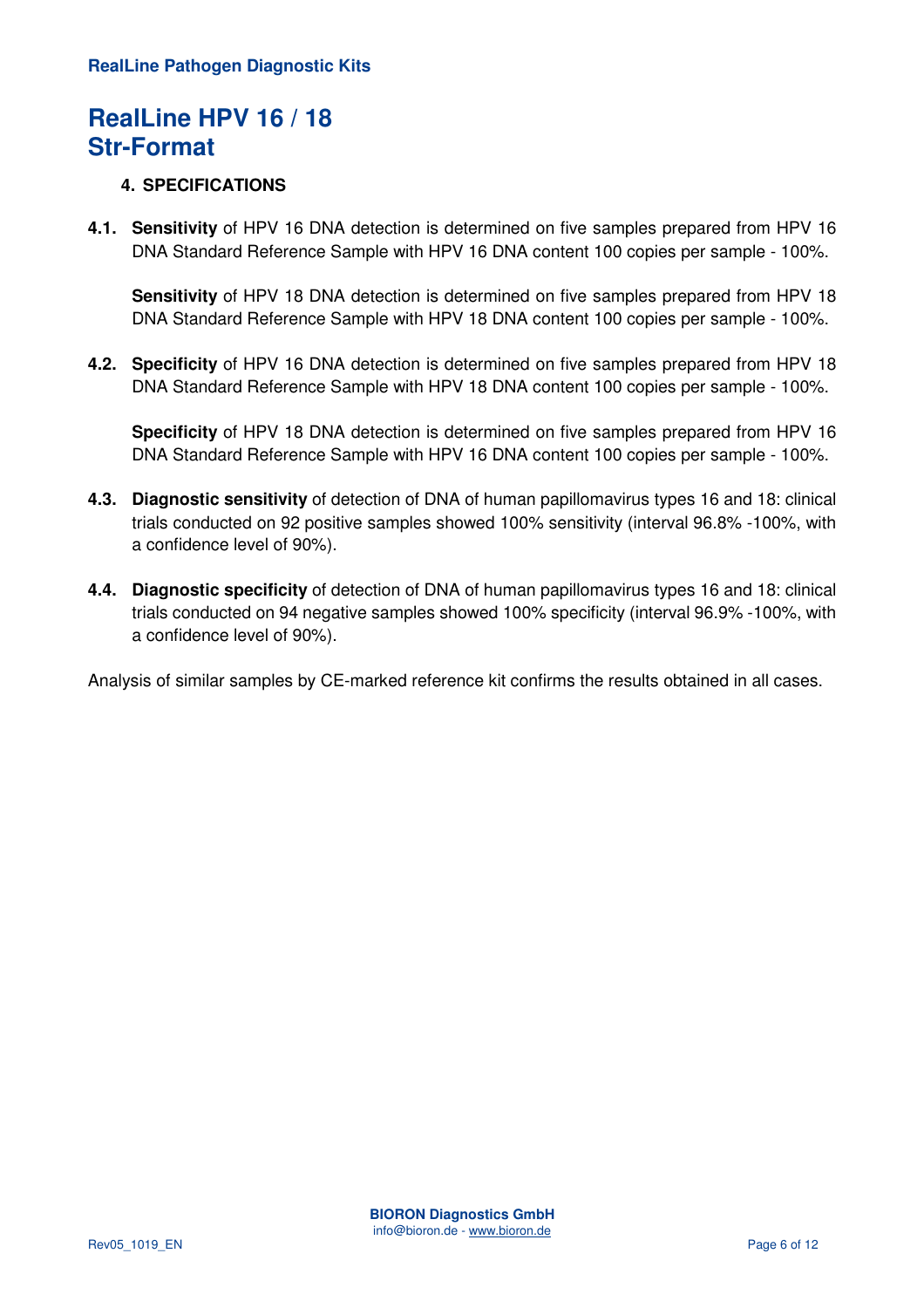### **5. PRODUCT USE LIMITATIONS**

- This assay must not be used on the clinical specimen directly. Appropriate nucleic acids extraction methods have to be conducted prior to using this assay.
- The presence of PCR inhibitors (e.g. heparin) may cause false negative or invalid results.
- When monitoring a patient the same extraction method must be used in all determinations. Otherwise, results may not be comparable.
- The kit is designed for use in patients with a clinical history and/or symptoms consistent with Human Papilloma Virus infections. The kit may be used for screening purposes.
- Diagnostic sensitivity of the kit may vary depending on the pathogen prevalence and characteristics of the enrolled cohort.
- Reliable results depend on adequate specimen sampling.
- Positive results indicate active or asymptomatic infection; clinical history and symptoms should be taken into account.
- Negative results indicate lack of detectable DNA but do not exclude the infection or disease.
- Potential mutations within the target regions of the Human Papilloma Virus genome covered by the primers and/or probes used in the kit may result in failure to detect the presence of the pathogens.
- The kit is not intended to replace culture and other methods (e.g., cervical exam) for diagnosis of infections.

### **6. WARNING AND PRECAUTIONS**

- For in vitro use only.
- **The kits must be used by skilled personnel only.**
- $\mathcal Y$  When handling the kit, follow the national safety requirements for working with pathogens.
- **To prevent contamination, the stages of DNA isolation and PCR test run must be spatially** separated.
- **A** Avoid microbial and nuclease contamination of reagents when removing aliquots from reagent vials.
- Wear protective disposable gloves, laboratory coats and eye protection when handling specimens and kit rea-gents.
- **Every workplace must be provided with its own set of variable-volume pipettes, necessary** auxiliary materials and equipment. It is prohibited to relocate them to other workplaces.
- **The use of sterile disposable pipette tips is recommended.**
- **Never use the same tips for different samples.**
- **Do not pool reagents from different lots or from different vials of the same lot.**
- **Dispose unused reagents and waste in accordance with country, federal, state and local** regulations.
- $\phi$  Do not use the kit after the expiration date at the side label of the box.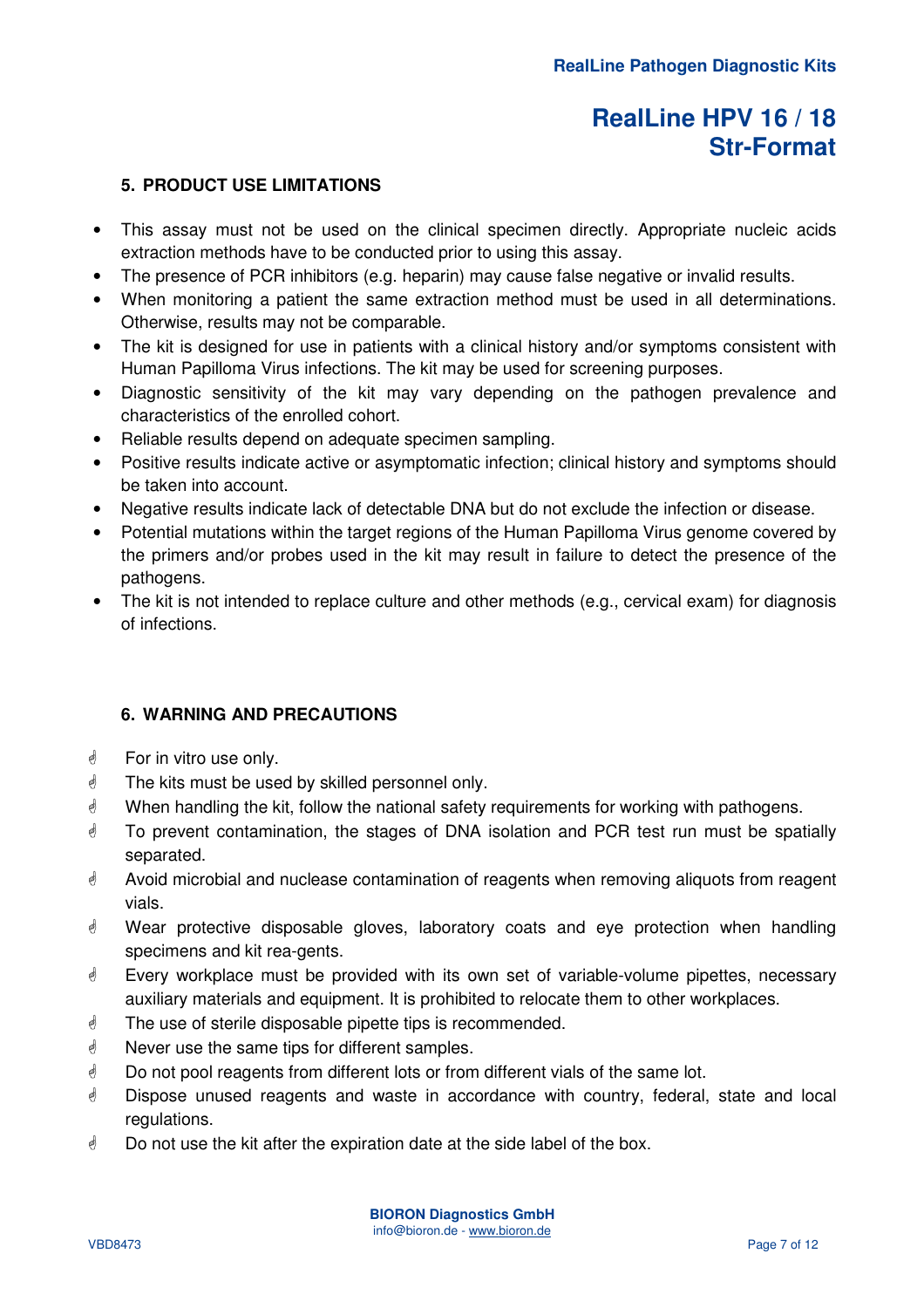### **7. ADDITIONAL MATERIALS AND DEVICES REQUIRED BUT NOT SUPPLIED**

- real time PCR system, like described in p.1
- DNA-Extraction Kit, RealLine DNA-Extraction 3 or see p.1 Extractions Kits with Internal control reagent;
- Internal Control reagent (VBC8881) and Negative Control Sample, if the kit is used with the extraction kits of other supplier;
- Laminar safety box;
- Refrigerator;
- Half-automatic variable-volume single-channel pipettes;
- Disposable medical non-sterile powder-free gloves;
- Disposable pipette tips with aerosol barrier;
- Biohazard waste container.
- Scalpel or pair of scissors

### **8. PREPARATION OF THE SPECIMEN**

The assay is performed on extracted DNA samples obtained from the clinical material using one of the DNA extraction kits listed in p.1, according to the Instruction Manual to the kit.

Each group of samples undergoing the procedure of DNA isolation must include a **Positive Control sample (PC)** from this kit and a **Negative Control sample (NC)** which is a component of the DNA extraction kit.

We strongly recommend the implementation of the Internal Control IC, the Negative Control NC and Positive Control PC samples to the extraction procedure.

When using kits of another supplier for the extraction of nucleic acids as recommended in chapter 1: add **20 μl** of **IC (VBC8881)** to each tube.

- For the NC use **100 µl** of the Negative Control Sample
- For the PC use **70 μl** of Negative Control Sample and **30 μl** of Positive Control to the tube marked PC.

If samples of isolated DNA were stored frozen prior the assay, thaw them and keep at least 30 minutes at a temperature of  $(18 – 25)$  °C.

#### The isolated DNA can be stored at  $(2 - 8)$  °C for 24 hours.

After initial opening shelf life of Positive Control sample is 1 month at  $(2-8) °C$  or for 50  $\mu$ l aliquots 3 month at (-18 … -60) °C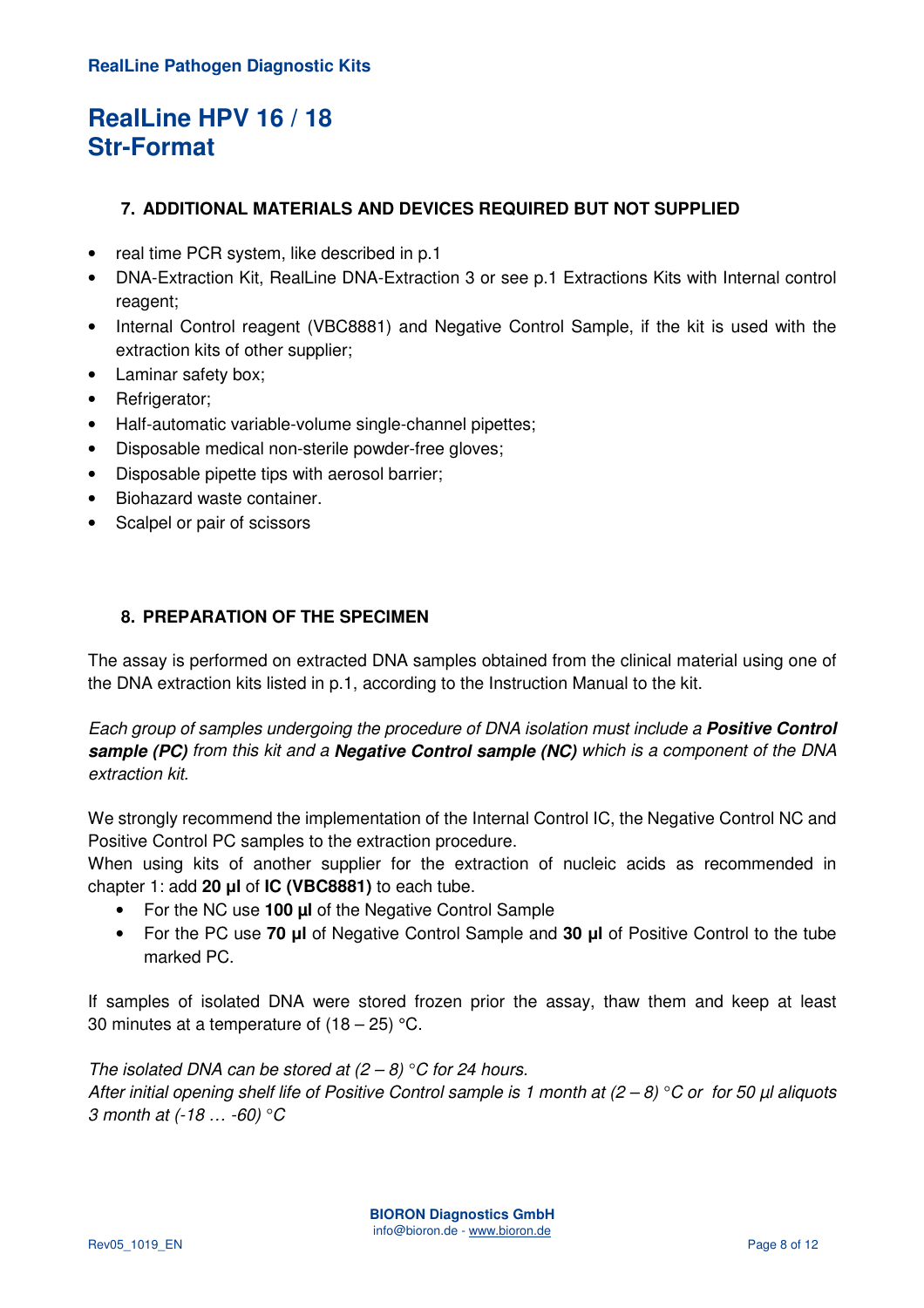### **9. PROCEDURE**

### **9.1. Preparation of the reagents.**

Prior the test take the kit out of the refrigerator and keep the **Ready Master Mix (RMM)** closed in the package at  $(18 - 25)$  °C for at least 30 minutes. Then open the package and cut the necessary number of tubes in strips with RMM (including prepared samples and controls: 1 NC and 1 PC) with the razor or scalpel. Cut the tubes together with the covering film.

Put the remaining strips immediately back into the foil pouch, squeeze the air out and tightly close with the clip.

After initial opening store RMM at  $(2 – 8) °C$  for no more than 3 months.

**9.2.** Label the tubes with RMM for each specimen and control.

**Attention!** Labels should be placed on the lateral side of the tubes.

- **9.3.** Add **50 µl** of corresponding isolated DNA solution to each tube using a separate pipette tip with filter. Tightly close the tubes with caps or seal with the PCR transparent film.
- **9.4.** Place the tubes into the real-time PCR system.
- **9.5.** Program real time PCR system as follows:

| Step 1:<br>Step 2: |                                    | $50^{\circ}$ C<br>$95^{\circ}$ C | 2min<br>2min      |           |
|--------------------|------------------------------------|----------------------------------|-------------------|-----------|
| Step 3:            |                                    | 94°C                             | 10 <sub>sec</sub> | 50 cycles |
|                    |                                    | $60^{\circ}$ C*                  | 20 sec            |           |
|                    | * Measure the fluorescence at 60°C |                                  |                   |           |

- **9.6.** Select the amplification detection channels:
- Collect real-time PCR data through the **FAM** channel for detection of amplification of **IC DNA**.
- Collect real-time PCR data through the **HEX** channel for detection of amplification of **HPV 16 DNA**.
- Collect real-time PCR data through the **ROX** channel for detection of amplification of **HPV 18 DNA**.
- **9.7.** Program the positions of test tubes with samples, positive and negative controls according to the instruction manual for the real time PCR system in use.
- **9.8.** Run the program.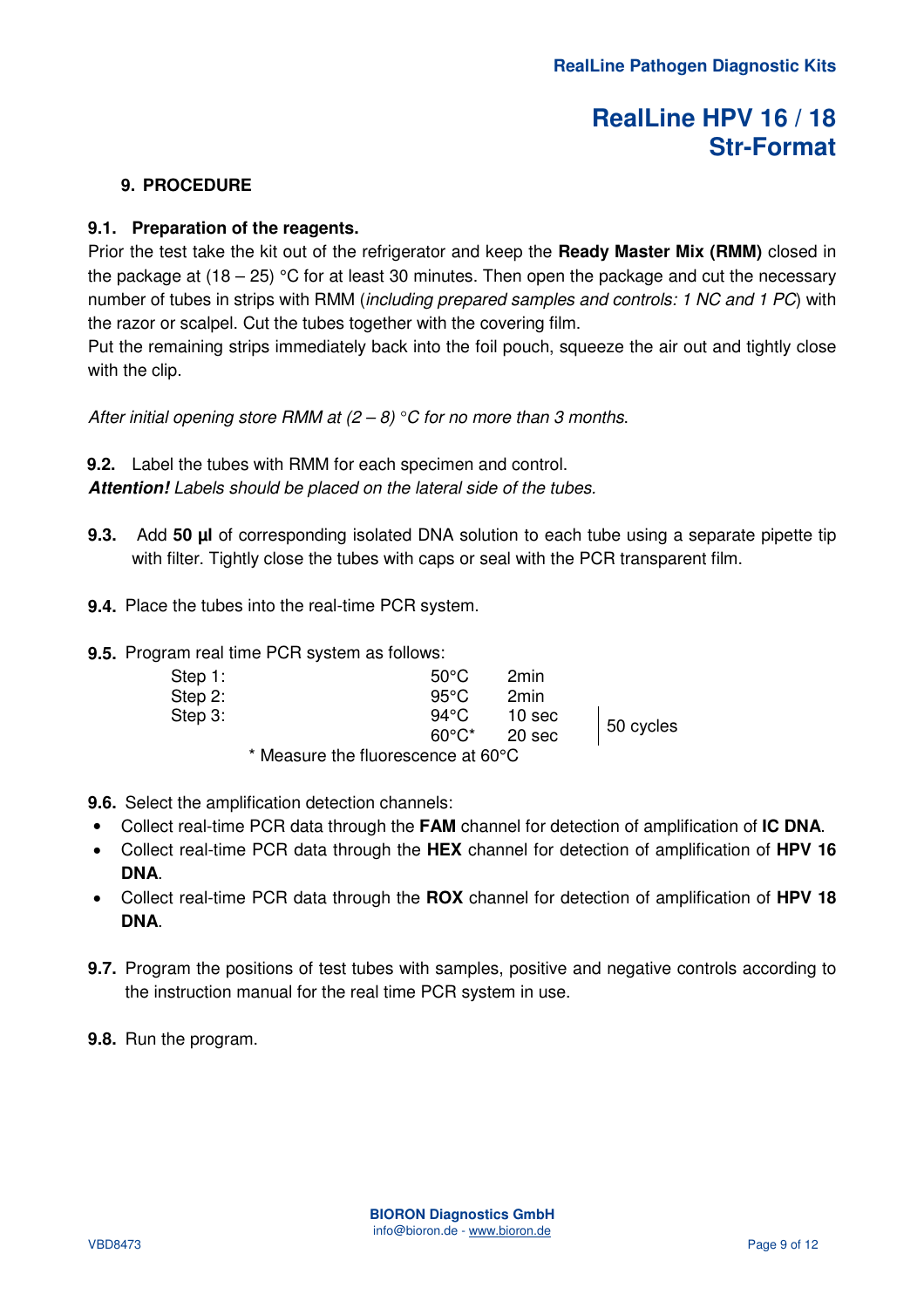### **10. DATA ANALYSIS AND INTERPRETATION**

**10.1** For PC the program should detect:

- detect an increase in the **IC DNA** amplification signal (**FAM** channel) and determine the threshold cycle, IC Ct;
- detect an increase in the **HPV16 DNA** amplification signal (**HEX** channel) and determine the Ct value;
- detect an increase in the **HPV18 DNA** amplification signal (**ROX** channel) and determine the Ct value.
- **10.2** For **NC** the program should detect the increase in the amplification signal of **IC DNA** ("FAM" channel) and determine IC Ct. No significant **HEX** and **ROX** fluorescent increase should appear (no HPV16 and 18 DNA amplification).
- **10.3** For each specimen the program should detect the increase in the amplification signal of **IC DNA** (channel **FAM**) and determine **IC Ct.**
- **10.4** Calculate (IC Сt)av as an average IC Сt of all specimens (including PC and NC). IC Ct values that differ by more than 2 from (IC Ct)<sub>av</sub> should be ignored. Recalculate (IC Ct)<sub>av</sub> for the remaining values.
- **10.5** The specimen is considered **negative** (not containing **HPV16 or HPV18 DNA**), if Ct through **HEX** and **ROX** channels for this specimen is **above 40 or is not determined**.

If the IC Ct value for such specimen differs from the  $(IC Ct)_{av}$  value by more than 2, the result is regarded **equivocal**. A repeated analysis of the specimen, starting from the DNA extraction step is required.

- **10.6** The specimen is considered **positive**, i.e. containing **HPV18 DNA**, when Ct through **ROX** channel for this specimen is **less than or equals to 40.**
- The specimen is considered **positive**, i.e. containing **HPV16 DNA**, when Ct through **HEX** channel for this specimen is **less than or equals to 40.**
- **10.7** If Ct value for **NC** through **ROX** or **HEX** channel **is less than or equal to 40,** it indicates the presence of contamination. In case of contamination, all positive results of this individual PCR test run are considered **equivocal**. Actions are required to identify and eliminate the source of contamination, and repeat the analysis of all specimens of this run that were identified as positive. Specimens that showed negative results in this run should be considered negative.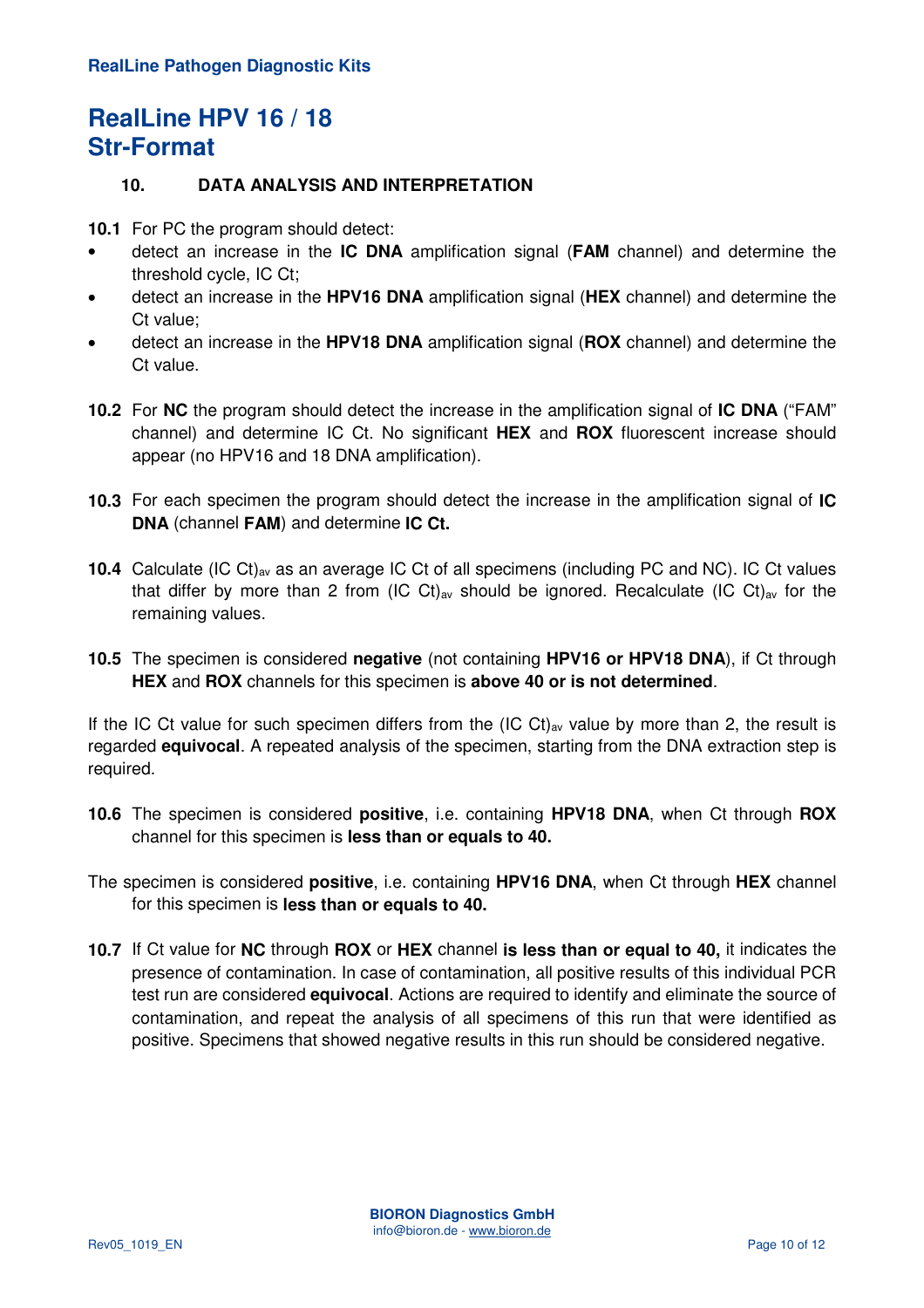### **11. STORAGE AND TRANSPORTATION**

- Store the assay kit at  $(2 8)$  °C in the manufacturer's packing.
- Transport at  $(2 8)$  °C. Transportation at 25 °C for up to 10 days is allowed.
- Do not freeze the kit!
- Do not pool reagents from different lots or from different vials of the same lot.
- Strictly follow the Instruction manual for reliable results.
- Do not use kits with damaged inner packages and get in contact with BIORON Diagnostics GmbH.
- **Storage and shelf life of solutions and components of the kit after initial opening:**  Positive Control sample: 1 month at  $(2 - 8)$  °C or for 50  $\mu$ l aliquots 3 month at  $(-18... -60)$  °C Ready Master Mix (RMM): 3 months at  $(2-8)$  °C.

#### **Technical Support: techsupport@bioron.de**

#### **ANNEX I: SETTINGS FOR REALLINE CYCLER AND DT96:**

For these cyclers the measurement exposure must be adjusted. Choose the **Operation with the device** mode in the **Settings** menu, select the item **Measurement exposition:** 

- **FAM** to **250**
- **HEX** and **ROX** to **1000**

Confirm that the current exposure value is saved by pressing **YES** 

**Attention!** The specified exposure values are applicable only for RealLine kits and, if necessary, must be changed for other purposes.